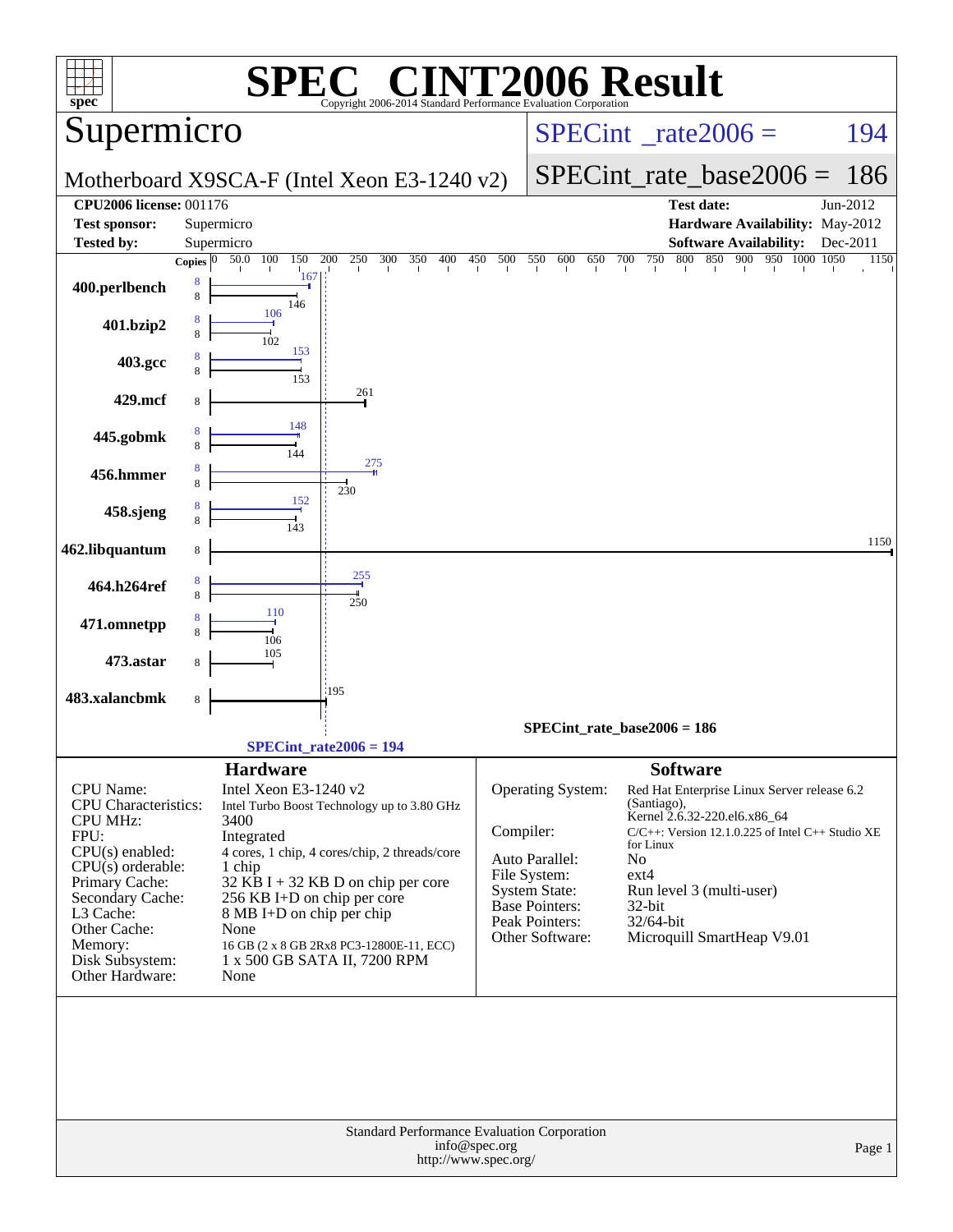

## Supermicro

### SPECint rate $2006 = 194$

Motherboard X9SCA-F (Intel Xeon E3-1240 v2)

[SPECint\\_rate\\_base2006 =](http://www.spec.org/auto/cpu2006/Docs/result-fields.html#SPECintratebase2006) 186

**[CPU2006 license:](http://www.spec.org/auto/cpu2006/Docs/result-fields.html#CPU2006license)** 001176 **[Test date:](http://www.spec.org/auto/cpu2006/Docs/result-fields.html#Testdate)** Jun-2012

**[Test sponsor:](http://www.spec.org/auto/cpu2006/Docs/result-fields.html#Testsponsor)** Supermicro **[Hardware Availability:](http://www.spec.org/auto/cpu2006/Docs/result-fields.html#HardwareAvailability)** May-2012 **[Tested by:](http://www.spec.org/auto/cpu2006/Docs/result-fields.html#Testedby)** Supermicro **Supermicro [Software Availability:](http://www.spec.org/auto/cpu2006/Docs/result-fields.html#SoftwareAvailability)** Dec-2011

#### **[Results Table](http://www.spec.org/auto/cpu2006/Docs/result-fields.html#ResultsTable)**

|                                                                                                          | <b>Base</b>             |                |                  |                |            |                | <b>Peak</b> |               |                |              |                |              |                |              |
|----------------------------------------------------------------------------------------------------------|-------------------------|----------------|------------------|----------------|------------|----------------|-------------|---------------|----------------|--------------|----------------|--------------|----------------|--------------|
| <b>Benchmark</b>                                                                                         | <b>Copies</b>           | <b>Seconds</b> | Ratio            | <b>Seconds</b> | Ratio      | <b>Seconds</b> | Ratio       | <b>Copies</b> | <b>Seconds</b> | <b>Ratio</b> | <b>Seconds</b> | <b>Ratio</b> | <b>Seconds</b> | <b>Ratio</b> |
| 400.perlbench                                                                                            | 8                       | 536            | 146 <sub>l</sub> | 538            | 145        | 537            | <b>146</b>  |               | 473            | 165          | 467            | 167          | 469            | <b>167</b>   |
| 401.bzip2                                                                                                |                         | 759            | 102              | 763            | 101        | 759            | 102         |               | 731            | 106          | 730            | 106          | 723            | 107          |
| $403.\mathrm{gcc}$                                                                                       | 8                       | 422            | 153              | 420            | 153        | 420            | <b>153</b>  | 8             | 421            | 153          | 421            | <u>153</u>   | 424            | 152          |
| $429$ .mcf                                                                                               | 8                       | 279            | 261              | 281            | 260        | 279            | 261         | 8             | 279            | 261          | 281            | 260          | 279            | 261          |
| $445$ .gobmk                                                                                             |                         | 589            | 143              | 583            | 144        | 583            | <b>144</b>  |               | 569            | 148          | 569            | 147          | 561            | 149          |
| 456.hmmer                                                                                                |                         | 324            | 230              | 324            | 230        | 326            | 229         | 8             | 271            | 275          | 272            | 274          | 266            | 280          |
| 458 sjeng                                                                                                | 8                       | 675            | 143              | 675            | <b>143</b> | 674            | 144I        | 8             | 635            | 152          | 634            | 153          | 635            | 152          |
| 462.libquantum                                                                                           | 8                       | 145            | 1150             | 144            | 1150       | 144            | 1150        | 8             | 145            | 1150         | 144            | 1150         | 144            | 1150         |
| 464.h264ref                                                                                              |                         | 709            | 250              | 708            | 250        | 719            | 246         | 8             | 692            | 256          | 695            | 255          | 694            | 255          |
| 471.omnetpp                                                                                              |                         | 474            | 106              | 473            | 106        | 478            | 105         | 8             | 458            | 109          | 457            | 110          | 457            | <u>110</u>   |
| 473.astar                                                                                                | 8                       | 533            | 105              | 533            | <b>105</b> | 529            | 106         | 8             | 533            | 105          | 533            | 105          | 529            | 106          |
| 483.xalancbmk                                                                                            | $\mathsf{\overline{R}}$ | 285            | 194              | 282            | 196        | 283            | <b>195</b>  | 8             | 285            | 194          | 282            | 196          | 283            | <u>195</u>   |
| Results appear in the order in which they were run. Bold underlined text indicates a median measurement. |                         |                |                  |                |            |                |             |               |                |              |                |              |                |              |

#### **[Submit Notes](http://www.spec.org/auto/cpu2006/Docs/result-fields.html#SubmitNotes)**

 The taskset mechanism was used to bind copies to processors. The config file option 'submit' was used to generate taskset commands to bind each copy to a specific processor. For details, please see the config file.

#### **[Operating System Notes](http://www.spec.org/auto/cpu2006/Docs/result-fields.html#OperatingSystemNotes)**

 Stack size set to unlimited using "ulimit -s unlimited" Transparent Huge Pages enabled with: echo always > /sys/kernel/mm/redhat\_transparent\_hugepage/enabled

#### **[Platform Notes](http://www.spec.org/auto/cpu2006/Docs/result-fields.html#PlatformNotes)**

 As tested, the system used a Supermicro CSE-111T-560CB chassis. The system includes a PWS-562-1H power supply, SNK-P0046P heatsink, and 3 FAN-0106L4 cooling fans.

#### **[General Notes](http://www.spec.org/auto/cpu2006/Docs/result-fields.html#GeneralNotes)**

Environment variables set by runspec before the start of the run: LD\_LIBRARY\_PATH = "/home/cpu2006/libs/32:/home/cpu2006/libs/64"

 Binaries compiled on a system with 1x Core i7-860 CPU + 8GB memory using RHEL5.5

> Standard Performance Evaluation Corporation [info@spec.org](mailto:info@spec.org) <http://www.spec.org/>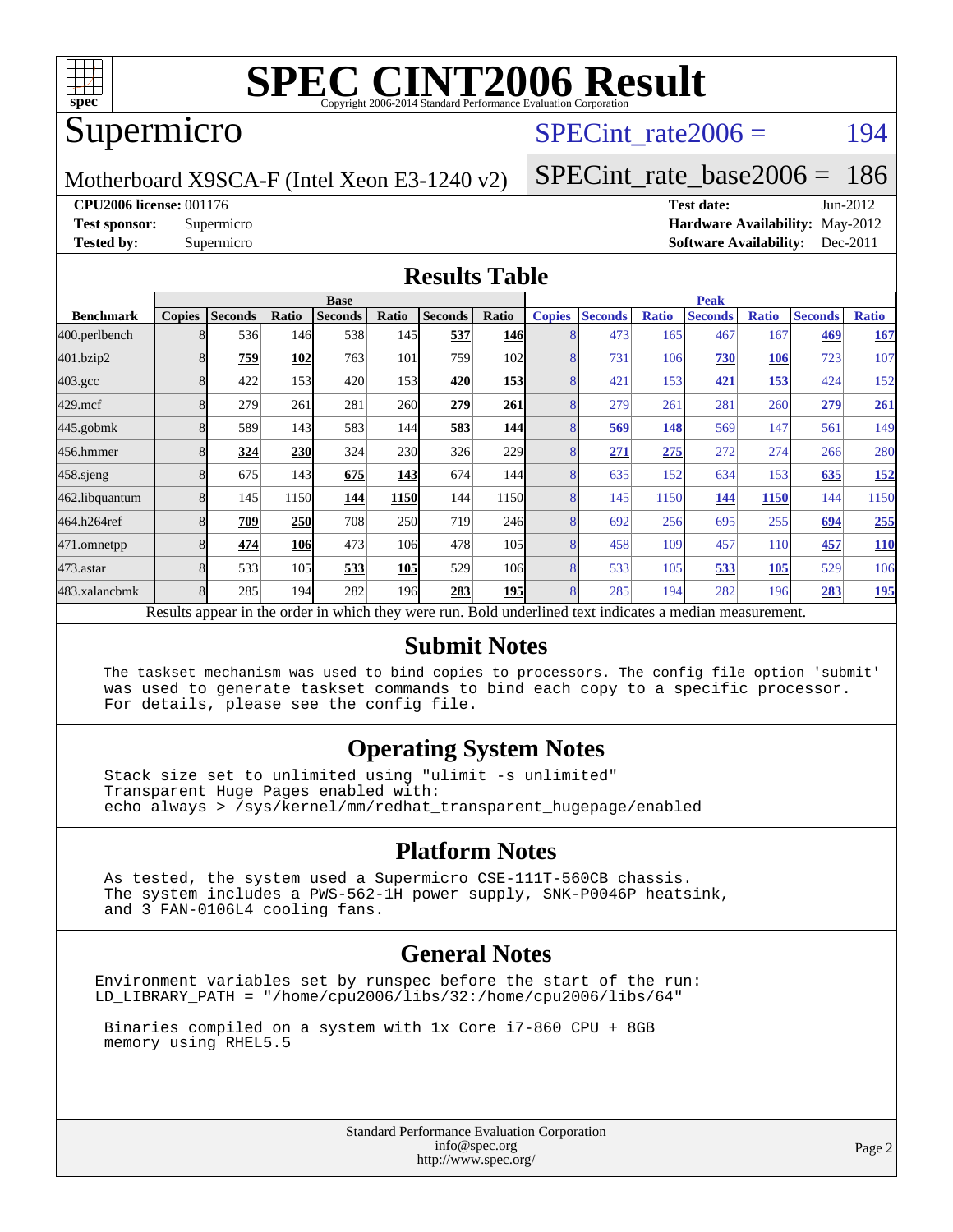

## Supermicro

SPECint rate $2006 =$  194

Motherboard X9SCA-F (Intel Xeon E3-1240 v2)

**[CPU2006 license:](http://www.spec.org/auto/cpu2006/Docs/result-fields.html#CPU2006license)** 001176 **[Test date:](http://www.spec.org/auto/cpu2006/Docs/result-fields.html#Testdate)** Jun-2012

[SPECint\\_rate\\_base2006 =](http://www.spec.org/auto/cpu2006/Docs/result-fields.html#SPECintratebase2006) 186

**[Test sponsor:](http://www.spec.org/auto/cpu2006/Docs/result-fields.html#Testsponsor)** Supermicro **[Hardware Availability:](http://www.spec.org/auto/cpu2006/Docs/result-fields.html#HardwareAvailability)** May-2012 **[Tested by:](http://www.spec.org/auto/cpu2006/Docs/result-fields.html#Testedby)** Supermicro **Supermicro [Software Availability:](http://www.spec.org/auto/cpu2006/Docs/result-fields.html#SoftwareAvailability)** Dec-2011

## **[Base Compiler Invocation](http://www.spec.org/auto/cpu2006/Docs/result-fields.html#BaseCompilerInvocation)**

[C benchmarks](http://www.spec.org/auto/cpu2006/Docs/result-fields.html#Cbenchmarks): [icc -m32](http://www.spec.org/cpu2006/results/res2012q3/cpu2006-20120717-23782.flags.html#user_CCbase_intel_icc_5ff4a39e364c98233615fdd38438c6f2)

[C++ benchmarks:](http://www.spec.org/auto/cpu2006/Docs/result-fields.html#CXXbenchmarks) [icpc -m32](http://www.spec.org/cpu2006/results/res2012q3/cpu2006-20120717-23782.flags.html#user_CXXbase_intel_icpc_4e5a5ef1a53fd332b3c49e69c3330699)

### **[Base Portability Flags](http://www.spec.org/auto/cpu2006/Docs/result-fields.html#BasePortabilityFlags)**

 400.perlbench: [-DSPEC\\_CPU\\_LINUX\\_IA32](http://www.spec.org/cpu2006/results/res2012q3/cpu2006-20120717-23782.flags.html#b400.perlbench_baseCPORTABILITY_DSPEC_CPU_LINUX_IA32) 462.libquantum: [-DSPEC\\_CPU\\_LINUX](http://www.spec.org/cpu2006/results/res2012q3/cpu2006-20120717-23782.flags.html#b462.libquantum_baseCPORTABILITY_DSPEC_CPU_LINUX) 483.xalancbmk: [-DSPEC\\_CPU\\_LINUX](http://www.spec.org/cpu2006/results/res2012q3/cpu2006-20120717-23782.flags.html#b483.xalancbmk_baseCXXPORTABILITY_DSPEC_CPU_LINUX)

## **[Base Optimization Flags](http://www.spec.org/auto/cpu2006/Docs/result-fields.html#BaseOptimizationFlags)**

[C benchmarks](http://www.spec.org/auto/cpu2006/Docs/result-fields.html#Cbenchmarks):

[-xAVX](http://www.spec.org/cpu2006/results/res2012q3/cpu2006-20120717-23782.flags.html#user_CCbase_f-xAVX) [-ipo](http://www.spec.org/cpu2006/results/res2012q3/cpu2006-20120717-23782.flags.html#user_CCbase_f-ipo) [-O3](http://www.spec.org/cpu2006/results/res2012q3/cpu2006-20120717-23782.flags.html#user_CCbase_f-O3) [-no-prec-div](http://www.spec.org/cpu2006/results/res2012q3/cpu2006-20120717-23782.flags.html#user_CCbase_f-no-prec-div) [-opt-prefetch](http://www.spec.org/cpu2006/results/res2012q3/cpu2006-20120717-23782.flags.html#user_CCbase_f-opt-prefetch) [-opt-mem-layout-trans=3](http://www.spec.org/cpu2006/results/res2012q3/cpu2006-20120717-23782.flags.html#user_CCbase_f-opt-mem-layout-trans_a7b82ad4bd7abf52556d4961a2ae94d5)

[C++ benchmarks:](http://www.spec.org/auto/cpu2006/Docs/result-fields.html#CXXbenchmarks)

[-xAVX](http://www.spec.org/cpu2006/results/res2012q3/cpu2006-20120717-23782.flags.html#user_CXXbase_f-xAVX) [-ipo](http://www.spec.org/cpu2006/results/res2012q3/cpu2006-20120717-23782.flags.html#user_CXXbase_f-ipo) [-O3](http://www.spec.org/cpu2006/results/res2012q3/cpu2006-20120717-23782.flags.html#user_CXXbase_f-O3) [-no-prec-div](http://www.spec.org/cpu2006/results/res2012q3/cpu2006-20120717-23782.flags.html#user_CXXbase_f-no-prec-div) [-opt-prefetch](http://www.spec.org/cpu2006/results/res2012q3/cpu2006-20120717-23782.flags.html#user_CXXbase_f-opt-prefetch) [-opt-mem-layout-trans=3](http://www.spec.org/cpu2006/results/res2012q3/cpu2006-20120717-23782.flags.html#user_CXXbase_f-opt-mem-layout-trans_a7b82ad4bd7abf52556d4961a2ae94d5) [-Wl,-z,muldefs](http://www.spec.org/cpu2006/results/res2012q3/cpu2006-20120717-23782.flags.html#user_CXXbase_link_force_multiple1_74079c344b956b9658436fd1b6dd3a8a) [-L/smartheap -lsmartheap](http://www.spec.org/cpu2006/results/res2012q3/cpu2006-20120717-23782.flags.html#user_CXXbase_SmartHeap_7c9e394a5779e1a7fec7c221e123830c)

### **[Base Other Flags](http://www.spec.org/auto/cpu2006/Docs/result-fields.html#BaseOtherFlags)**

[C benchmarks](http://www.spec.org/auto/cpu2006/Docs/result-fields.html#Cbenchmarks):

403.gcc: [-Dalloca=\\_alloca](http://www.spec.org/cpu2006/results/res2012q3/cpu2006-20120717-23782.flags.html#b403.gcc_baseEXTRA_CFLAGS_Dalloca_be3056838c12de2578596ca5467af7f3)

# **[Peak Compiler Invocation](http://www.spec.org/auto/cpu2006/Docs/result-fields.html#PeakCompilerInvocation)**

[C benchmarks \(except as noted below\)](http://www.spec.org/auto/cpu2006/Docs/result-fields.html#Cbenchmarksexceptasnotedbelow): [icc -m32](http://www.spec.org/cpu2006/results/res2012q3/cpu2006-20120717-23782.flags.html#user_CCpeak_intel_icc_5ff4a39e364c98233615fdd38438c6f2) 400.perlbench: [icc -m64](http://www.spec.org/cpu2006/results/res2012q3/cpu2006-20120717-23782.flags.html#user_peakCCLD400_perlbench_intel_icc_64bit_bda6cc9af1fdbb0edc3795bac97ada53) 401.bzip2: [icc -m64](http://www.spec.org/cpu2006/results/res2012q3/cpu2006-20120717-23782.flags.html#user_peakCCLD401_bzip2_intel_icc_64bit_bda6cc9af1fdbb0edc3795bac97ada53)

456.hmmer: [icc -m64](http://www.spec.org/cpu2006/results/res2012q3/cpu2006-20120717-23782.flags.html#user_peakCCLD456_hmmer_intel_icc_64bit_bda6cc9af1fdbb0edc3795bac97ada53)

458.sjeng: [icc -m64](http://www.spec.org/cpu2006/results/res2012q3/cpu2006-20120717-23782.flags.html#user_peakCCLD458_sjeng_intel_icc_64bit_bda6cc9af1fdbb0edc3795bac97ada53)

```
C++ benchmarks: 
    icpc -m32
```
Standard Performance Evaluation Corporation [info@spec.org](mailto:info@spec.org) <http://www.spec.org/>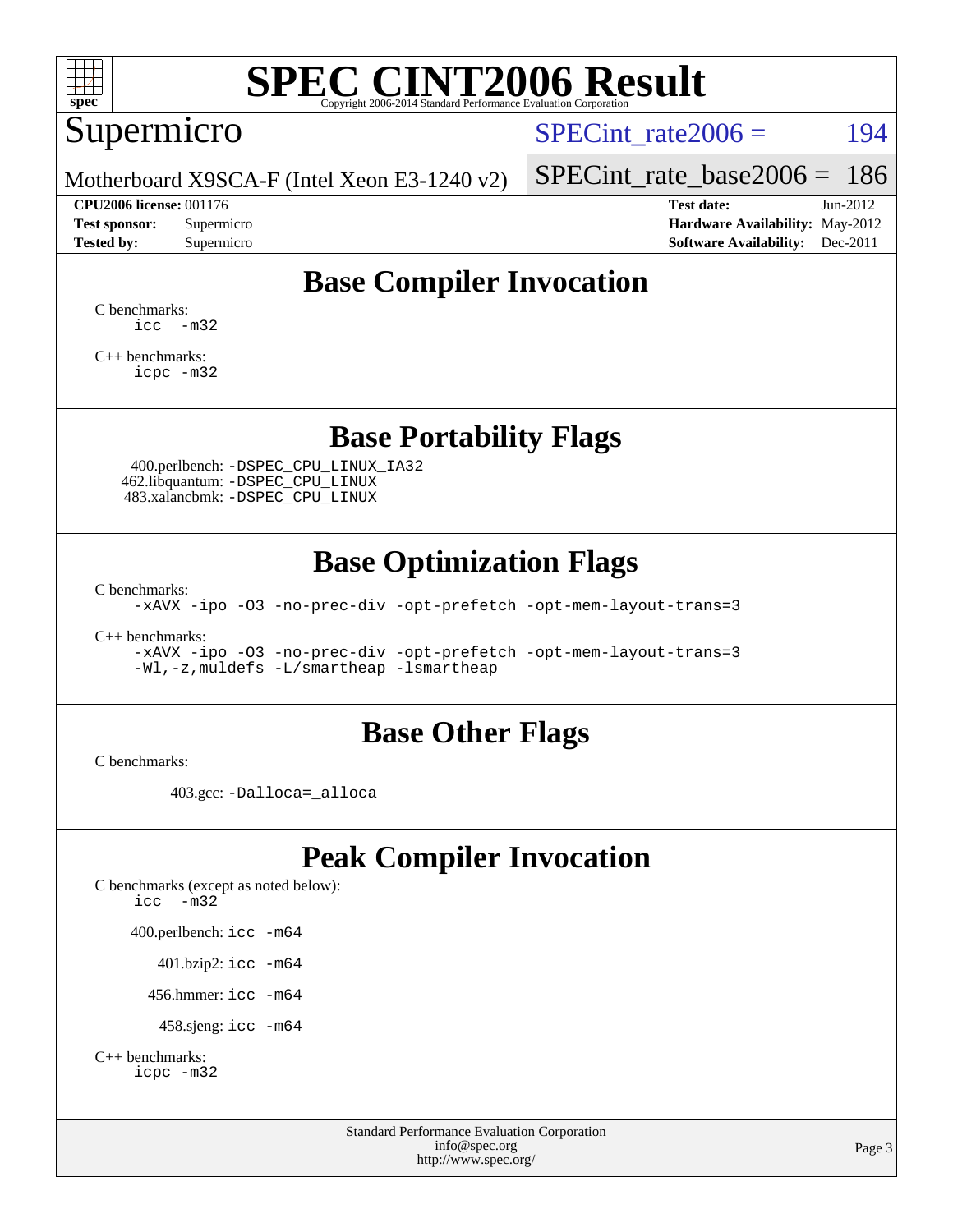

Supermicro

SPECint rate $2006 = 194$ 

Motherboard X9SCA-F (Intel Xeon E3-1240 v2)

[SPECint\\_rate\\_base2006 =](http://www.spec.org/auto/cpu2006/Docs/result-fields.html#SPECintratebase2006) 186

**[CPU2006 license:](http://www.spec.org/auto/cpu2006/Docs/result-fields.html#CPU2006license)** 001176 **[Test date:](http://www.spec.org/auto/cpu2006/Docs/result-fields.html#Testdate)** Jun-2012 **[Test sponsor:](http://www.spec.org/auto/cpu2006/Docs/result-fields.html#Testsponsor)** Supermicro Supermicro **[Hardware Availability:](http://www.spec.org/auto/cpu2006/Docs/result-fields.html#HardwareAvailability)** May-2012 **[Tested by:](http://www.spec.org/auto/cpu2006/Docs/result-fields.html#Testedby)** Supermicro **Supermicro [Software Availability:](http://www.spec.org/auto/cpu2006/Docs/result-fields.html#SoftwareAvailability)** Dec-2011

## **[Peak Portability Flags](http://www.spec.org/auto/cpu2006/Docs/result-fields.html#PeakPortabilityFlags)**

 400.perlbench: [-DSPEC\\_CPU\\_LP64](http://www.spec.org/cpu2006/results/res2012q3/cpu2006-20120717-23782.flags.html#b400.perlbench_peakCPORTABILITY_DSPEC_CPU_LP64) [-DSPEC\\_CPU\\_LINUX\\_X64](http://www.spec.org/cpu2006/results/res2012q3/cpu2006-20120717-23782.flags.html#b400.perlbench_peakCPORTABILITY_DSPEC_CPU_LINUX_X64) 401.bzip2: [-DSPEC\\_CPU\\_LP64](http://www.spec.org/cpu2006/results/res2012q3/cpu2006-20120717-23782.flags.html#suite_peakCPORTABILITY401_bzip2_DSPEC_CPU_LP64) 456.hmmer: [-DSPEC\\_CPU\\_LP64](http://www.spec.org/cpu2006/results/res2012q3/cpu2006-20120717-23782.flags.html#suite_peakCPORTABILITY456_hmmer_DSPEC_CPU_LP64) 458.sjeng: [-DSPEC\\_CPU\\_LP64](http://www.spec.org/cpu2006/results/res2012q3/cpu2006-20120717-23782.flags.html#suite_peakCPORTABILITY458_sjeng_DSPEC_CPU_LP64) 462.libquantum: [-DSPEC\\_CPU\\_LINUX](http://www.spec.org/cpu2006/results/res2012q3/cpu2006-20120717-23782.flags.html#b462.libquantum_peakCPORTABILITY_DSPEC_CPU_LINUX) 483.xalancbmk: [-DSPEC\\_CPU\\_LINUX](http://www.spec.org/cpu2006/results/res2012q3/cpu2006-20120717-23782.flags.html#b483.xalancbmk_peakCXXPORTABILITY_DSPEC_CPU_LINUX)

# **[Peak Optimization Flags](http://www.spec.org/auto/cpu2006/Docs/result-fields.html#PeakOptimizationFlags)**

[C benchmarks](http://www.spec.org/auto/cpu2006/Docs/result-fields.html#Cbenchmarks):

```
 400.perlbench: -xAVX(pass 2) -prof-gen(pass 1) -ipo(pass 2) -O3(pass 2)
                -no-prec-div(pass 2) -prof-use(pass 2) -auto-ilp32
        401.bzip2: -xAVX(pass 2) -prof-gen(pass 1) -ipo(pass 2) -O3(pass 2)
                -no-prec-div(pass 2) -prof-use(pass 2) -opt-prefetch
                -auto-ilp32 -ansi-alias
          403.gcc: -xAVX -ipo -O3 -no-prec-div
         429.mcf: basepeak = yes
       445.gobmk: -xAVX(pass 2) -prof-gen(pass 1) -prof-use(pass 2)
                -ansi-alias -opt-mem-layout-trans=3
       456.hmmer: -xAVX -ipo -O3 -no-prec-div -unroll2 -auto-ilp32
         458.sjeng: -xAVX(pass 2) -prof-gen(pass 1) -ipo(pass 2) -O3(pass 2)
                -no-prec-div(pass 2) -prof-use(pass 2) -unroll4
                -auto-ilp32
   462.libquantum: basepeak = yes
       464.h264ref: -xAVX(pass 2) -prof-gen(pass 1) -ipo(pass 2) -O3(pass 2)
                -no-prec-div(pass 2) -prof-use(pass 2) -unroll2
                -ansi-alias
C++ benchmarks: 
      471.omnetpp: -xAVX(pass 2) -prof-gen(pass 1) -ipo(pass 2) -O3(pass 2)
                -no-prec-div(pass 2) -prof-use(pass 2) -ansi-alias
                -opt-ra-region-strategy=block -Wl,-z,muldefs
                -L/smartheap -lsmartheap
        473.astar: basepeak = yes
   483.xalanchmk: basepeak = yes
```